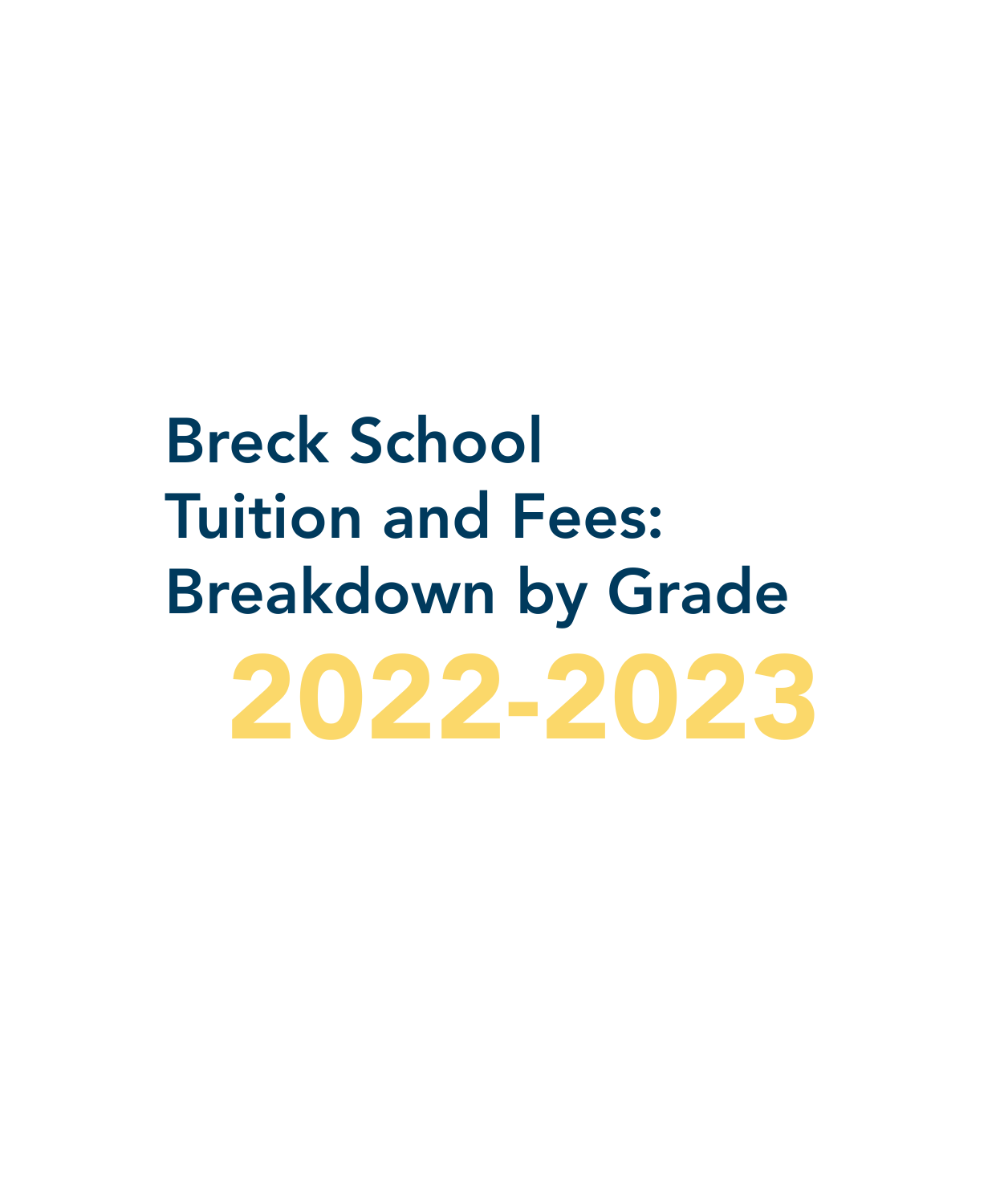## Estimated Lower School Expenses

| Grade                          | Preschool<br><b>Half Day</b> | Preschool<br><b>Full Day</b> | Kindergarten<br>3/2 Program | Kindergarten<br><b>Full Day</b> |
|--------------------------------|------------------------------|------------------------------|-----------------------------|---------------------------------|
| <b>Required Fixed Fees</b>     |                              |                              |                             |                                 |
| Tuition                        | \$22,890                     | \$29,750                     | \$29,485                    | \$30,735                        |
| <b>Parents Association Fee</b> | \$50/family                  | \$50/family                  | \$50/family                 | \$50/family                     |
| <b>Optional Fees</b>           |                              |                              |                             |                                 |
| Transportation (estimated)     | \$1,000-3,000                | \$1,000-3,000                | \$1,000-3,000               | \$1,000-3,000                   |
| Tutoring (per hour)            | \$75                         | \$75                         | \$75                        | \$75                            |
| Birthday Books/Book Fair       | $$5-50$                      | $$5-50$                      | $$5-50$                     | $$5-50$                         |
| <b>Extended Day</b>            | \$125/week                   | \$125/week                   | \$125/week                  | \$125/week                      |
| Yearbook                       | \$70                         | \$70                         | \$70                        | \$70                            |
| Homecoming T-shirts            | \$10                         | \$10                         | \$10                        | \$10                            |
| <b>Outside Expenses</b>        |                              |                              |                             |                                 |
| <b>Class Pictures</b>          | \$30-155                     | \$30-155                     | \$30-155                    | \$30-155                        |
| <b>Grade</b>                   | 1                            | $\overline{2}$               | 3                           | 4                               |
| <b>Required Fixed Fees</b>     |                              |                              |                             |                                 |
| Tuition                        | \$33,500                     | \$33,500                     | \$33,500                    | \$33,500                        |
| Student Laptop Fee             | N/A                          | N/A                          | N/A                         | \$300                           |
| <b>Parents Association Fee</b> | \$50/family                  | \$50/family                  | \$50/family                 | \$50/family                     |
| <b>Optional Fees</b>           |                              |                              |                             |                                 |
| Transportation (estimated)     | \$1,000-3,000                | \$1,000-3,000                | \$1,000-3,000               | \$1,000-3,000                   |
| Birthday Books/Book Fair       | $$5-50$                      | $$5 - 50$                    | $$5-50$                     | $$5-50$                         |
| <b>Extended Day</b>            | \$125/week                   | \$125/week                   | \$125/week                  | \$125/week                      |
| <b>BASE Enrichment</b>         | \$220-250/course             | \$220-250/course             | \$220-250/course            | \$220-250/course                |
| Yearbook                       | \$70                         | \$70                         | \$70                        | \$70                            |
| Homecoming T-shirts            | \$10                         | \$10                         | \$10                        | \$10                            |
| 4th Grade Graduation           | N/A                          | N/A                          | N/A                         | \$20/person                     |
| 4th Grade Video                | N/A                          | N/A                          | N/A                         | \$25                            |
| Tutoring (per hour)            | \$75                         | \$75                         | \$75                        | \$75                            |
| <b>Outside Expenses</b>        |                              |                              |                             |                                 |
| <b>Class Pictures</b>          | \$30-155                     | \$30-155                     | \$30-155                    | \$30-155                        |
| Music Lessons (per lesson)     | Varies                       | Varies                       | Varies                      | Varies                          |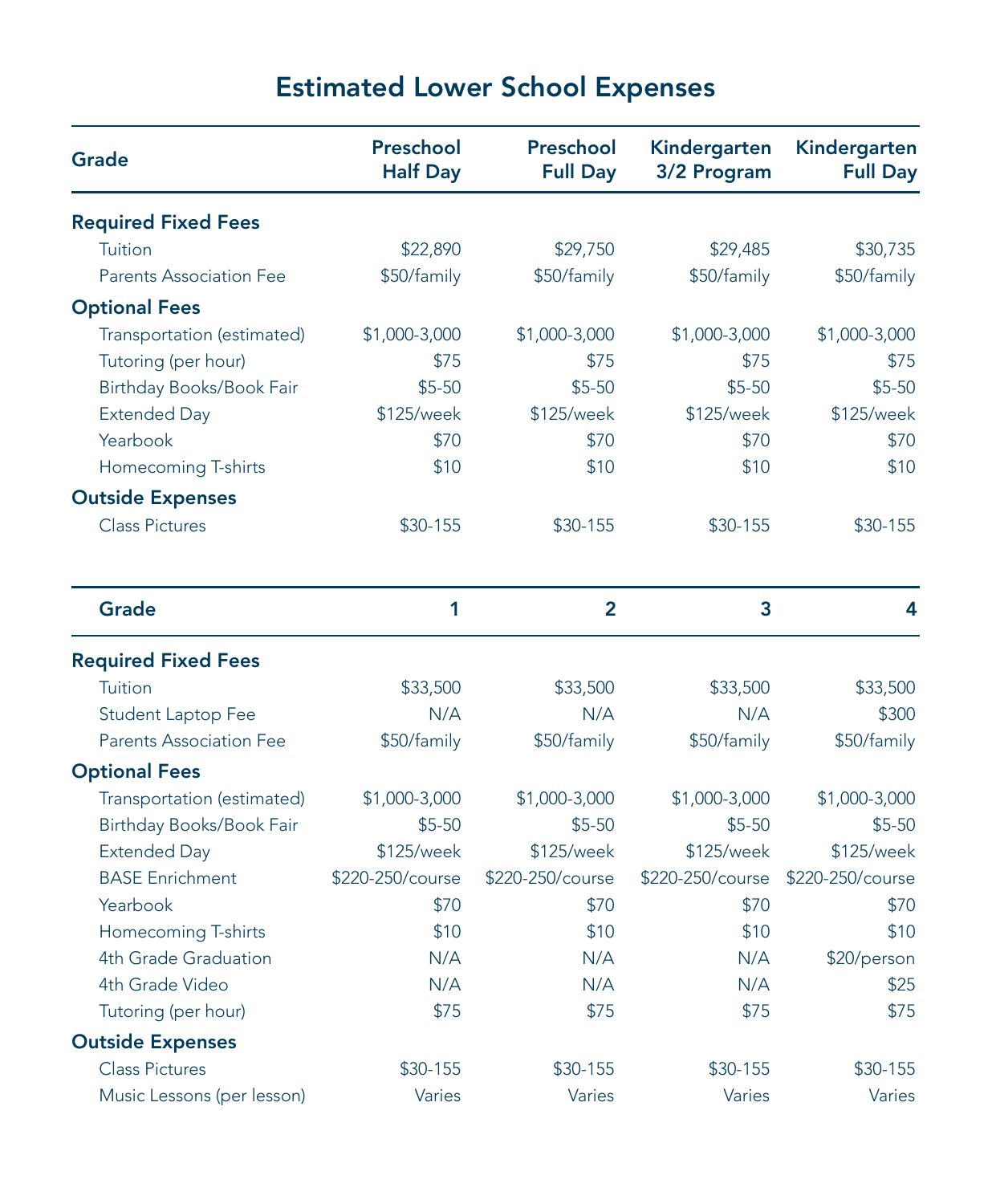## Estimated Middle School Expenses

| Grade                         | 5                | 6                | 7                | 8                |
|-------------------------------|------------------|------------------|------------------|------------------|
| <b>Required Fixed Fees</b>    |                  |                  |                  |                  |
| Tuition                       | \$34,780         | \$34,780         | \$34,780         | \$34,780         |
| Student Laptop Fee            | \$300            | \$300            | \$300            | \$300            |
| Parents Association Fee       | \$50/family      | \$50/family      | \$50/family      | \$50/family      |
| <b>Required Variable Fees</b> |                  |                  |                  |                  |
| <b>Books</b>                  | \$250-500        | \$250-500        | \$250-500        | \$250-575        |
| Gym uniform/lock              | \$30-45          | $$30-45$         | \$30-45          | \$30-45          |
| Camp                          | N/A              | \$220            | \$275            | N/A              |
| <b>Awareness Day</b>          | $$10-70$         | \$10-70          | \$10-70          | \$10-70          |
| Washington DC Trip            | N/A              | \$1,375          | N/A              | N/A              |
| <b>Field Trips</b>            | \$5-50/per trip  | \$5-50/per trip  | \$5-250/per trip | $$5-50/per trip$ |
| Tutoring (per hour)           | \$75             | \$75             | \$75             | \$75             |
| <b>Optional Fees</b>          |                  |                  |                  |                  |
| Transportation (estimated)    | \$1,000-3,000    | \$1,000-3,000    | \$1,000-3,000    | \$1,000-3,000    |
| <b>BASE Enrichment</b>        | \$220-250/course | \$220-250/course | N/A              | N/A              |
| Yearbook                      | \$70             | \$70             | \$70             | \$70             |
| Homecoming T-shirts           | \$10             | \$10             | \$10             | \$10             |
| <b>Outside Expenses</b>       |                  |                  |                  |                  |
| <b>Class Pictures</b>         | \$30-155         | \$30-155         | \$30-155         | \$30-155         |
| <b>Athletic Team Pictures</b> | N/A              | \$30-60          | \$30-60          | \$30-60          |
| 8th Grade Graduation          | N/A              | N/A              | N/A              | \$20/person      |
| Music Lessons (per lesson)    | Varies           | Varies           | Varies           | Varies           |

Note: With the exception of Required Fixed Fees, all expenses itemized in this brochure are estimates only. Other expenses may also occur.